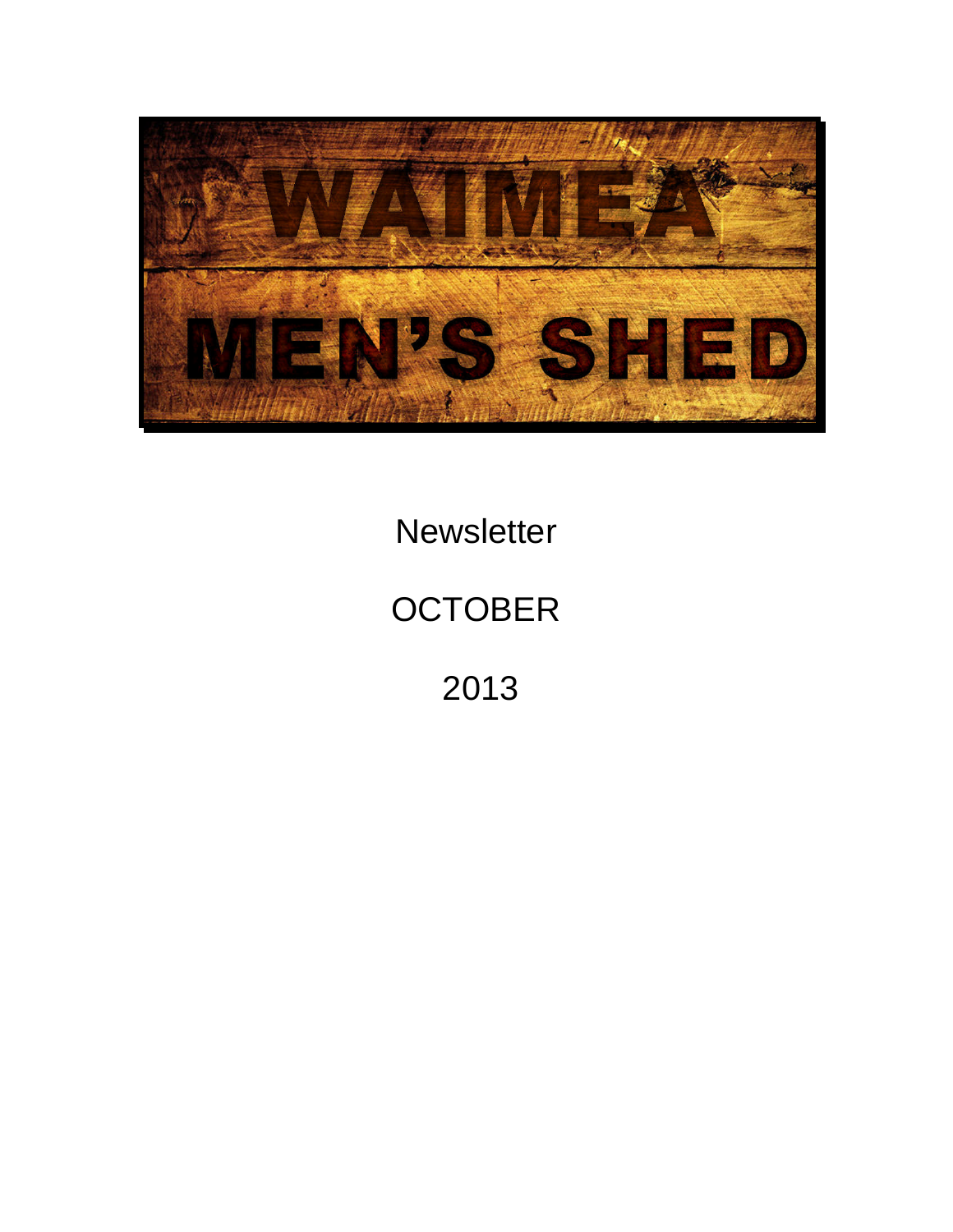## **Winter/Spring**

It has been a cold winter this year but fortunately for me I have been in the warmth of the northern hemisphere for 6 weeks. Nevertheless summer still seems to elude us as the spring drags on.

#### **Finance \$3000 from the TDC.**

We continue to pursue sources of finance and we were very grateful to receive \$3000 from the TDC recently. This money has been tagged for the enclosure of the area on the south side of the shed. Applications have also been made to Network Tasman Trust and also to the Canterbury Community Trust. No reply has been received as yet on these.

#### **Bee boxes**

In the meantime work on the bee boxes is proceeding and this is producing a steady stream of income. The ingenuity of those who have created the machining system that produces these boxes is a continuing source of amazement to all of us on the sidelines. Just shows what latent talent there is in the Men's Shed.

Work continues on the foundations for the engineering workshop with Garry doing some hard work on the foundations. Regrettably he also discovered the remnants of a river bed and its associated gravel and this did not assist the excavation process. As Garry put it: I do this sort of work until my body says stop and then I go away for a few days. By the time that I write this he will have no doubt completed the excavation of the perimeter foundations.

However it is not all work and here are Clarrie and Garry making good use of the smoko room.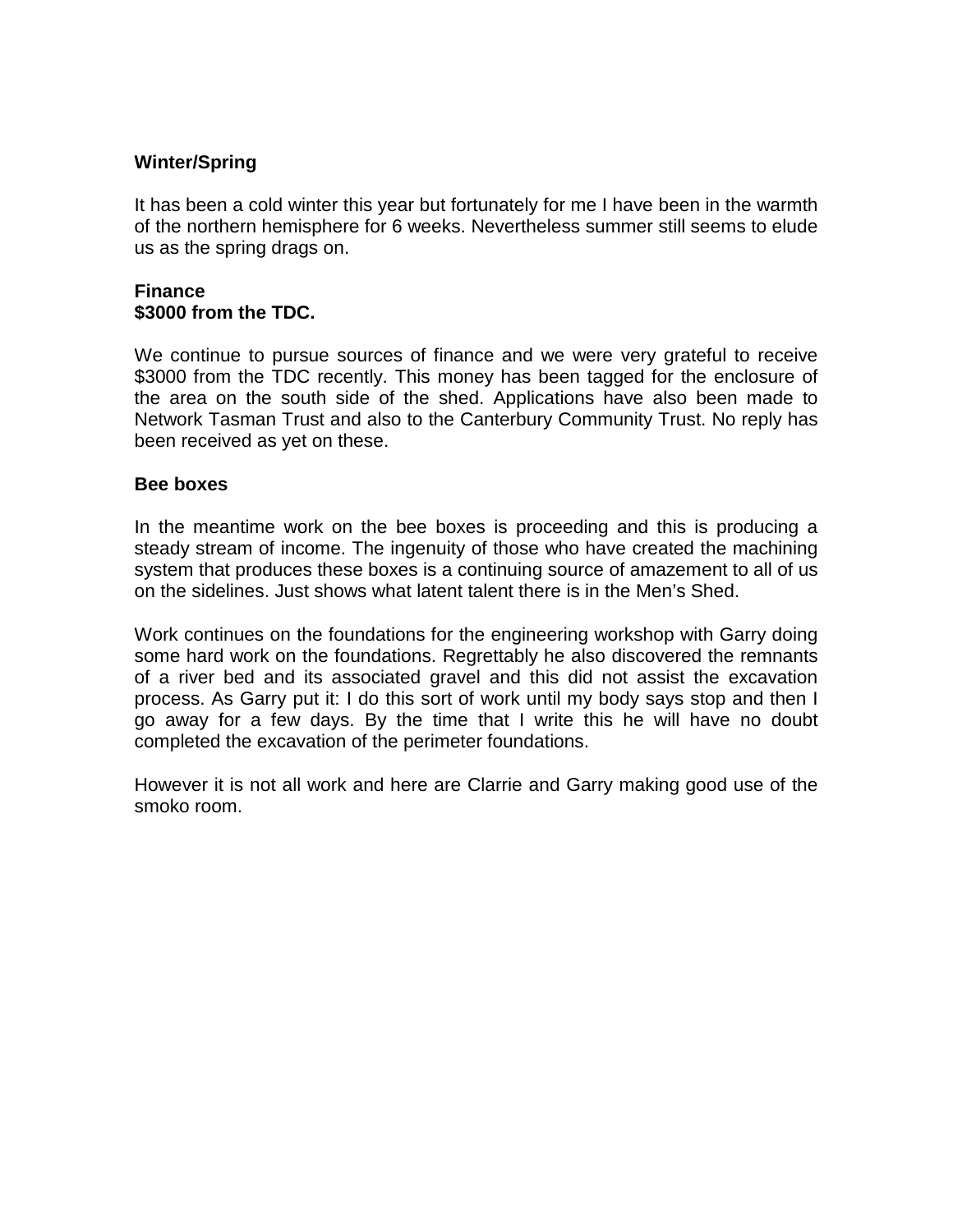

**Shirkin'**



**and workin'.**

**Can anyone give Garry a hand?**

# **Shed BBQ**

We held a barbeque at the shed at the end of last month and we will be holding another at about 4pm on November the first next. As usual, food will be provided but you will need to bring your own refreshments. Make some time for this event as it is an opportunity to meet other members of your club, find out what they are doing and generally socialise.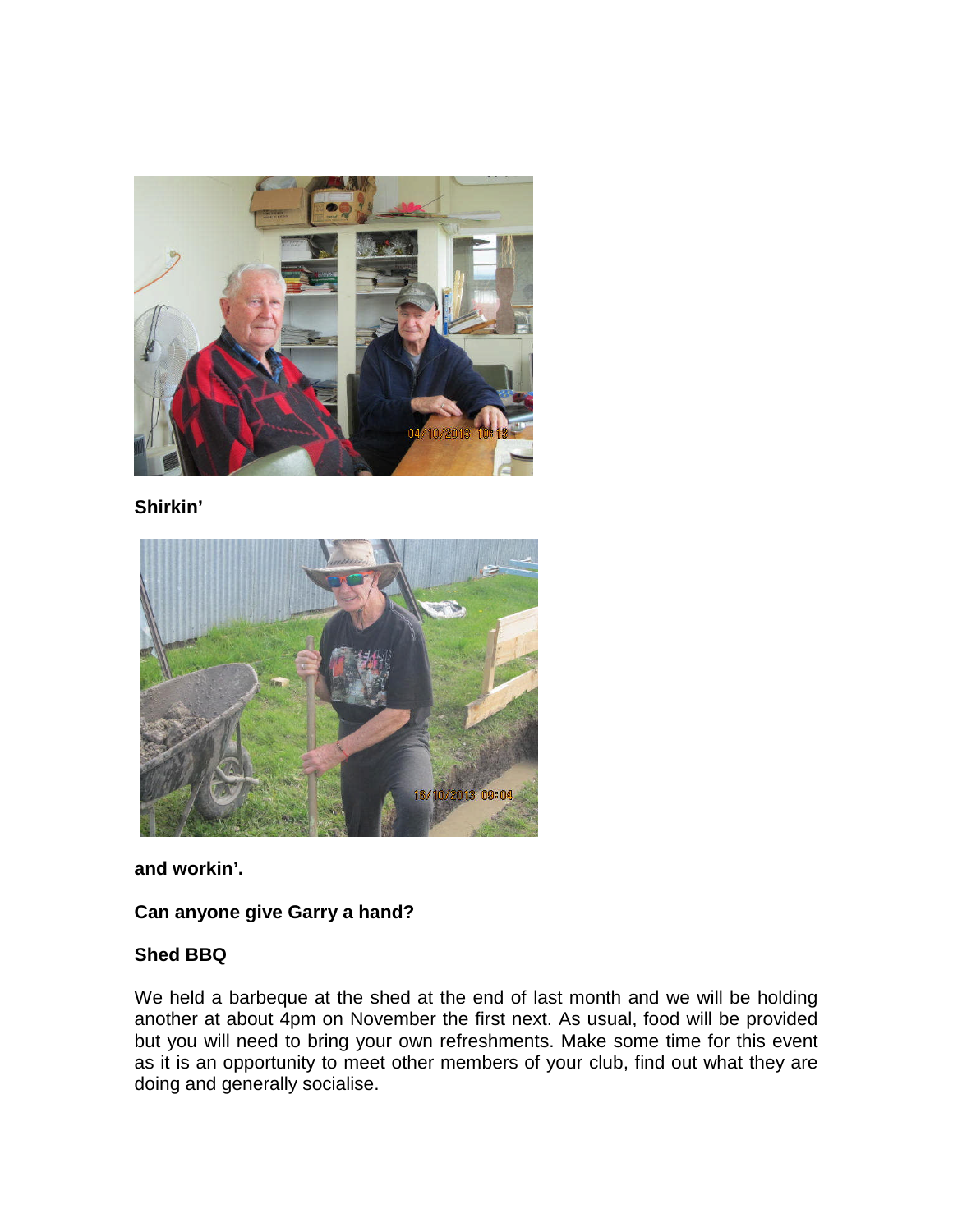#### **Supervisors**

There is an urgent need for more supervisors for the shed. The more there are the less work there is for individuals to shoulder and we can continue to remain open 5 days a week. If you think that you can help then please contact Alan Kissell our shed coordinator on 0272820185

## **Bunnings Tutors**

We urgently need more tutors for Bunnings. This is not an onerous task and you don't need to be an expert as all the information that you need to cover a topic is contained in a typed handout. An hour or less will be required of your time at eleven am or 1pm on a Saturday or a Sunday. You could meet a lot of interesting people and the Men's Shed receives a \$20 voucher each time we put forward a tutor. Please call Alan Kissell on 0272820185.

## **Annual Trafalgar Centre Garage Sale**

This is being held at the Trafalgar Centre on November  $16<sup>th</sup>$  next. Currently we have very few donated goods to sell. So have a dig around in your shed at home or in the garage and bring us something that you no longer use but is saleable. You will make space at home and make money for your club. You never know but you could get some brownie points from the wife as well.

Bring any items to the club (soon). You could also turn up at the club and make something for sale and learn a new skill at the same time e. g. you could produce a bowl using one of our three wood lathes.

#### **Beehive Boxes**

The beehive project is almost complete. We are waiting for some more timber from Halswell timber and this contract will be complete. This will bring much needed funds into our treasury. The club is very grateful to those who helped on this project.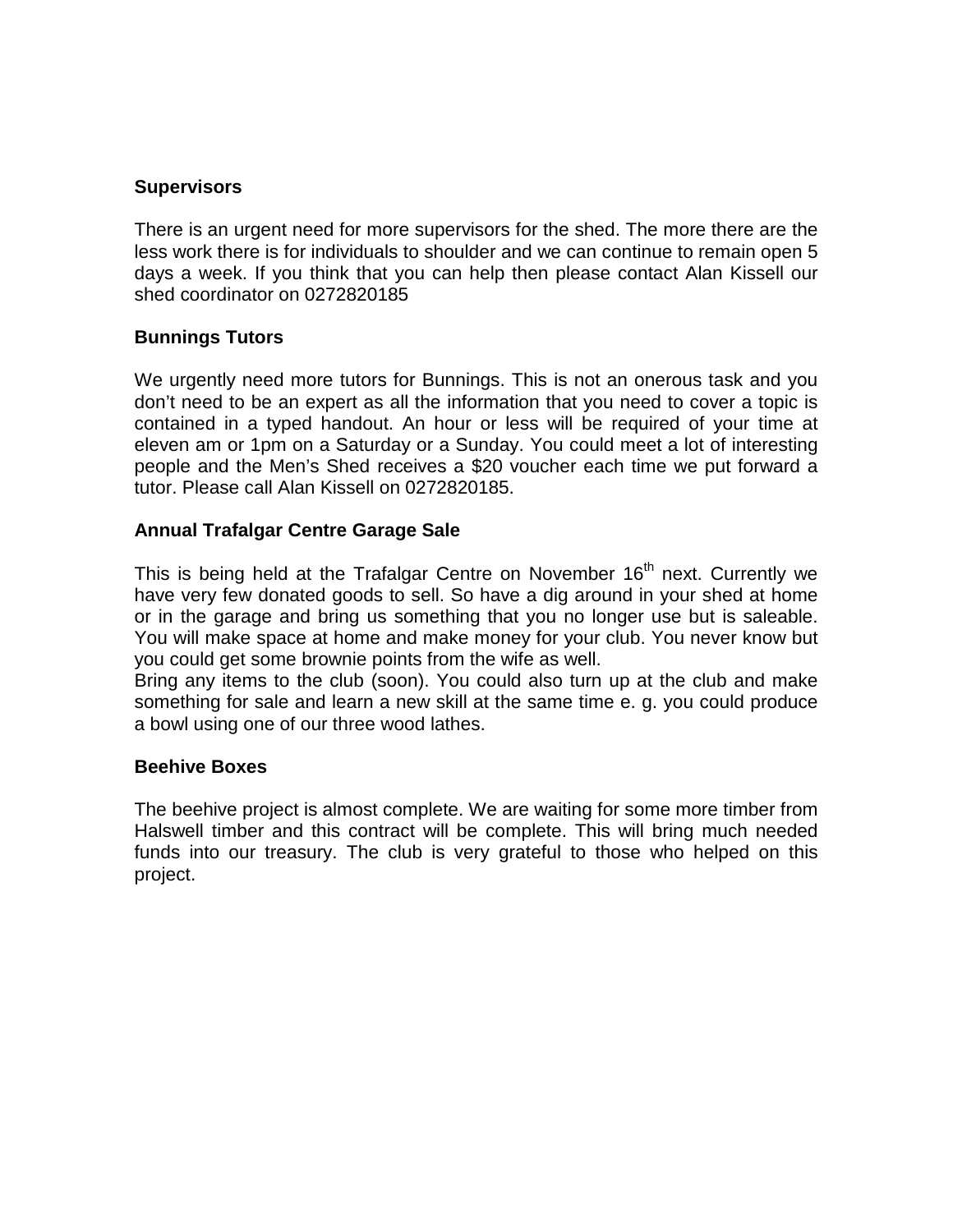

Processed bee boxes awaiting shipment.



The machinery for forming the box sides.